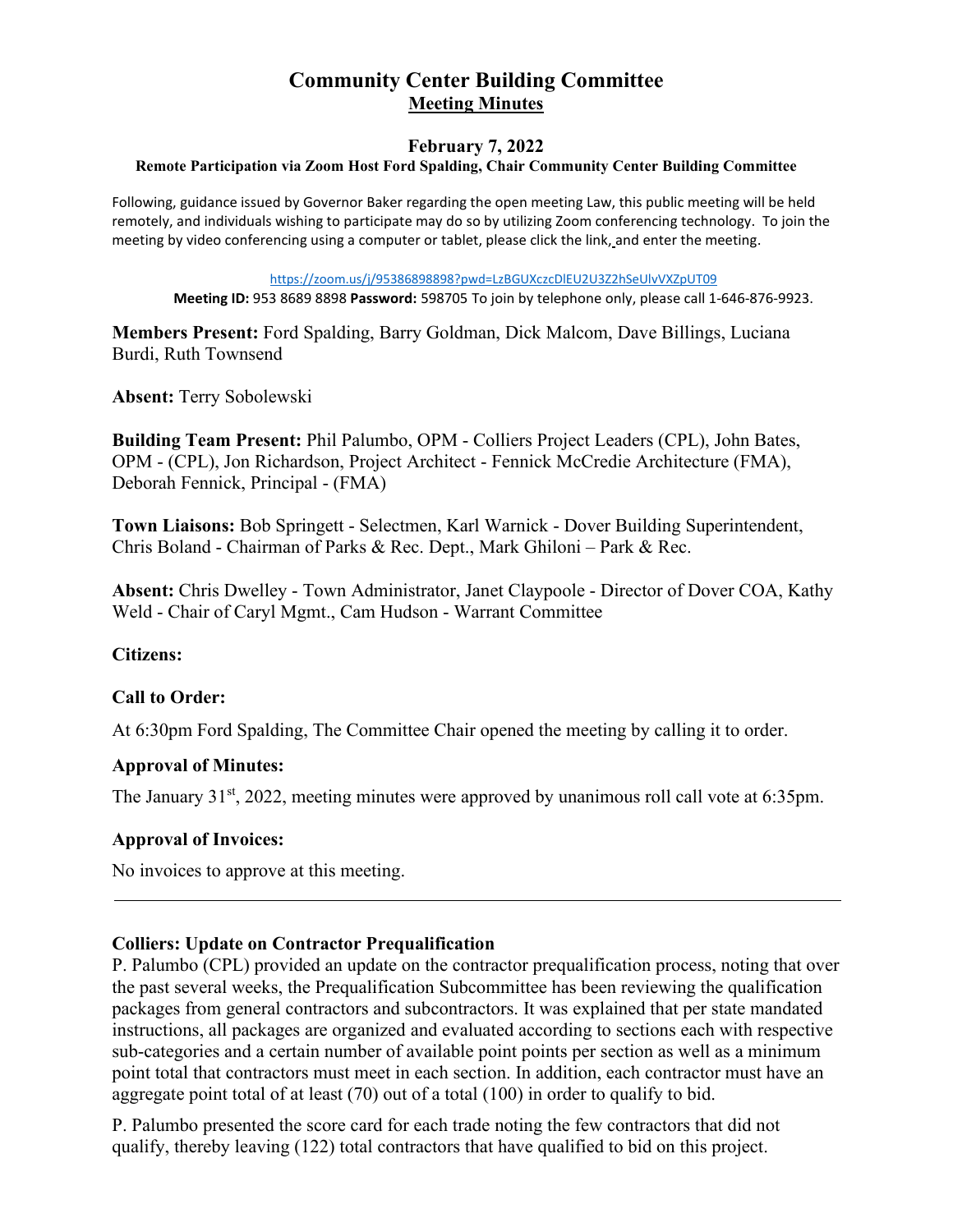Although it's not likely that all contractors that submitted qualifications will bid on this project, the number of qualified submissions indicates there will be a good sized bidding pool.

P. Palumbo reminded the Committee that the RFQ for the Elevator subtrade was reissued due to not having received the requisite (3) minimum qualifications packages. Despite this reissuance, still only (1) elevator contractor submitted qualifications. Therefore, the remaining option per Massachusetts General Law is to solicit general bids.

# **Colliers: Update on Value Engineering**

On February  $3<sup>rd</sup>$  the architect had a meeting with the Authority Having Jurisdiction (AHJ), during which the project was relieved of the request for fire protection measures above the code. Now having confirmation that the extra fire protection could be removed from the project's base scope, the Committee could make a final determination on the proposed Value Engineering (VE) and Add Alternate scopes of work to proceed with into bidding. P. Palumbo presented the list of proposed scope removal items and Add Alternates for the Committee's review.

The discussion centered around the Scope Removal Item No. 4 *– Remove the replacement of the entire architectural shingle roof at the 1910 building, only cut-in a ridge vent and patch shingles where shown.* It was suggested that although currently under budget with enough money to accommodate this item, by removing the replacement of the entire 1910 building roof from the base scope, it would provide some extra budgetary security in the event that bids come in higher than expected. If bids come in as the estimates predict, or lower, this scope of the full 1910 building roof replacement would then be reincluded as Add Alternate No. 1. However, Committee members noted that the 1910 building roof will be in need of full replacement in the relatively near future. Furthermore, it is a priority to preserve scope related to the building and its envelope before other items such as site and landscape elements, (e.g., the basketball court) that could more easily be addressed later in the project, or even after the project if needed. Further complicating the decision is the state bidding law that says that unselected Add Alternates cannot be added later in the project by way of a change order.

After discussion, there was agreement that construction estimates are typically conservative and project bids end up being a few percent lower than the estimates. Therefore, it can be said with relative confidence that the replacement of the entire 1910 roof could be reincluded into the project's base scope with minimal risk of the bids being over budget.

# F. Spalding made the following motion:

To include the replacement of the entire 1910 roof in the base scope and keep the remaining (2) proposed add alternates as follows:

- Install (3) site seat walls (Add Alt No. 1)
- Install the walkway along the east of the building (Add Alt No. 2)

The Motion was Seconded and the vote for approval was unanimous.

# **FMA: Board of Selectmen Meeting Update**

As J. Richardson (FMA) noted, the project team presented to the Board of Selectmen a second time on February 3<sup>rd</sup>. During this meeting the Board unanimously approved the site plan by vote. It was also noted that on January  $24<sup>th</sup>$  the Planning Board had voted unanimously to recommend the site plan for approval by the Board of Selectmen.

# **FMA: Meeting with Authority Having Jurisdiction (AHJ)**

J. Richardson noted that on February  $3<sup>rd</sup>$ , the project team met with Walter Avallone (Building Inspector) and David Tiberi (Fire Dept. Inspector). At this meeting the group thoroughly reviewed the building plans and confirmed the AHJ's approval that all of the appropriate safety and code requirements have been met including agreement on the abovementioned additional fire protection measures not being necessary. The AHJ noted that this building could not be used as an overnight shelter without incorporation of additional code required modifications to the plans.